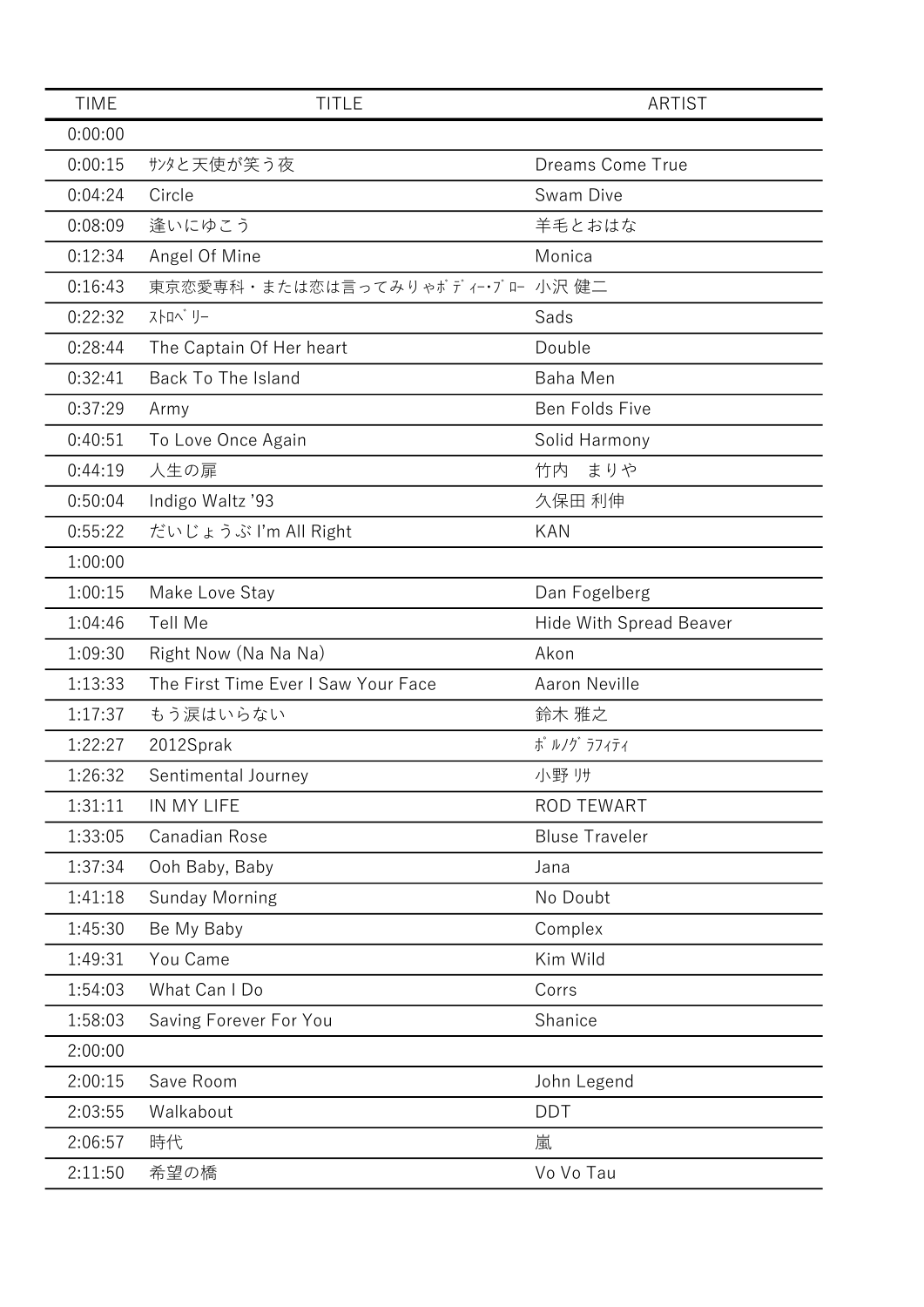| <b>TIME</b> | <b>TITLE</b>            | <b>ARTIST</b>                            |
|-------------|-------------------------|------------------------------------------|
| 2:16:16     | Blah Blah Blah          | Ke\$ha Feat. 30H!3                       |
| 2:19:08     | Situation               | <b>BEAT CRUSADERS</b>                    |
| 2:23:30     | Love In An Elevator     | Aerosmith                                |
| 2:28:51     | Pump It                 | <b>Black Eyed Peas</b>                   |
| 2:32:25     | I Remember Yesterday    | Donna Summer                             |
| 2:37:10     | Fly Robin Fly           | <b>Silver Convention</b>                 |
| 2:42:40     | Angel                   | Akon                                     |
| 2:46:14     | Change Of Heart         | Wendy Moten                              |
| 2:50:26     | Single Life             | Pandora                                  |
| 2:53:57     | Another Orion           | 藤井 バヤ                                    |
| 2:58:45     | You Are Not Alone       | Michael Jackson                          |
| 3:00:00     |                         |                                          |
| 3:00:14     | Higher Ground           | Red Hot Chili Peppers                    |
| 3:03:36     | You Want More           | holly cole                               |
| 3:08:05     | <b>Birds</b>            | Coil                                     |
| 3:11:09     | Hold Me                 | Ebba Forsberg                            |
| 3:15:00     | 友達へ 〜Say What You Will〜 | <b>SMAP</b>                              |
| 3:19:53     | In My Life              | <b>Bette Midler</b>                      |
| 3:23:04     | Mi-Na-Kear              | CJ Lewis                                 |
| 3:27:20     | 東京於ル                    | SOFFet                                   |
| 3:31:55     | How Are You Doing?      | 米倉 利紀                                    |
| 3:36:31     | <b>MAGIC MAN</b>        | <b>HEART</b>                             |
| 3:41:59     | Roxanne                 | George Michael                           |
| 3:46:06     | orbit-3                 | m-flo                                    |
| 3:50:52     | Game Over (魅惑のモンキーマジック) | Spiral Life                              |
| 3:55:49     | Treat You Like A Queen  | RAHSAAN PATTERSON                        |
| 4:00:00     |                         |                                          |
| 4:00:14     | One                     | Aska                                     |
| 4:04:14     | 蒼く 優しく                  | コブクロ                                     |
| 4:09:39     | Impossible              | Kanye West Feat. Twista And Keyshia Cole |
| 4:12:59     | Fill Me In              | Caraig David                             |
| 4:17:08     | Rosa                    | 中山 美穂                                    |
| 4:22:18     | BECAUSE WE CAN          | <b>FATBOY SLIM</b>                       |
| 4:25:44     | FEEL GOOD               | <b>ERIC BENE'T feat. Faith Evans</b>     |
| 4:29:29     | Being With You          | Smokey Robinson & The Miracles           |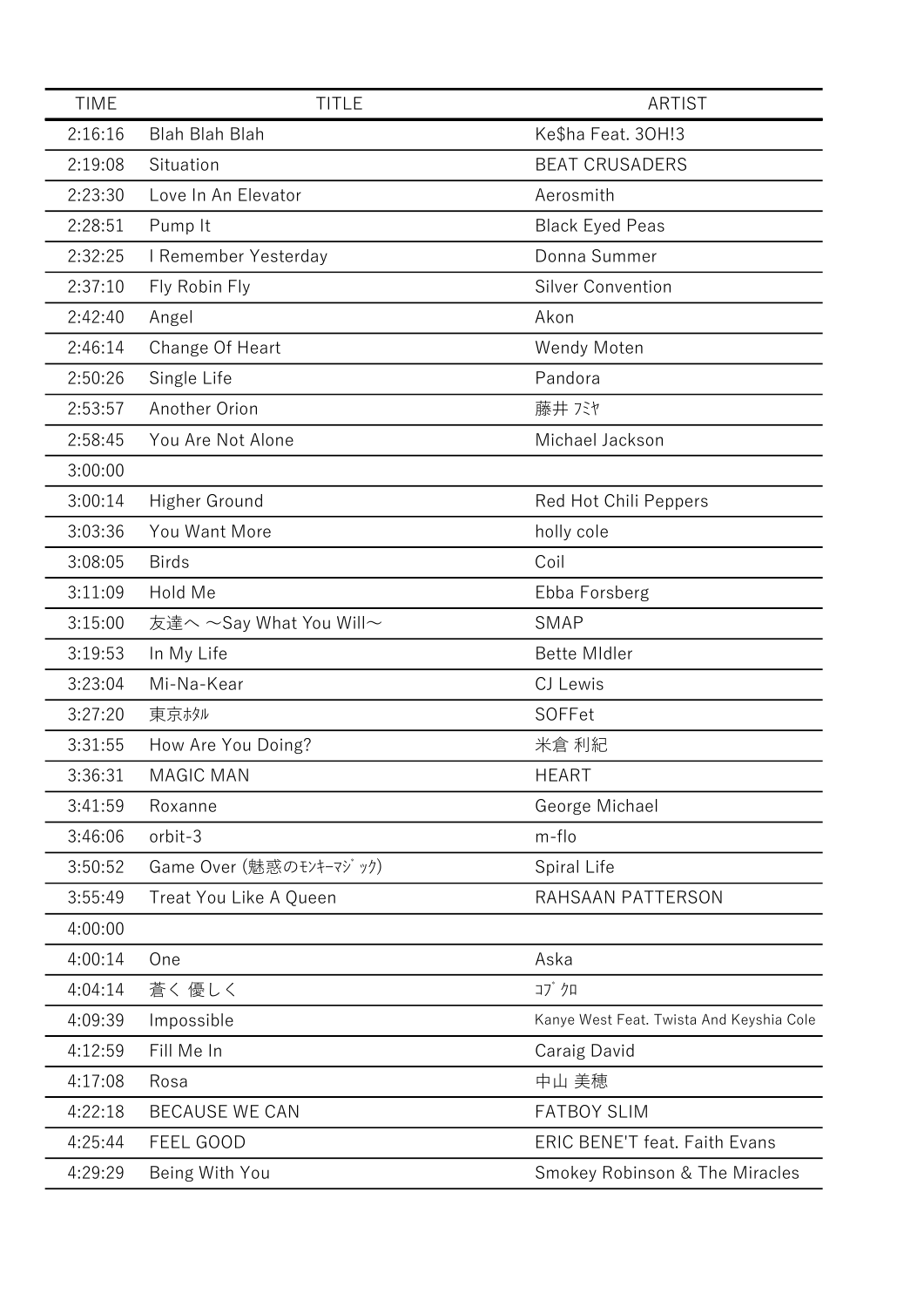| <b>TIME</b> | <b>TITLE</b>                    | <b>ARTIST</b>                     |
|-------------|---------------------------------|-----------------------------------|
| 4:33:26     | Then The Morning Comes          | Smash Mouth                       |
| 4:36:27     | The Blue Cafe                   | Chris Rea                         |
| 4:41:08     | The Only Living Boy In New York | Everything But The Girl           |
| 4:45:16     | Lights                          | Journey                           |
| 4:48:25     | Under The Light Of The Moon     | The Merrymakers                   |
| 4:51:12     | Take A Look Around              | Limp Bizkit                       |
| 4:56:26     | Twisted                         | Skunk Anansie                     |
| 5:00:00     |                                 |                                   |
| 5:00:00     | Let It Go                       | Scatman John                      |
| 5:03:36     | 最後のサーフホリデー                      | 杏里                                |
| 5:08:48     | It's So Easy                    | Guns N' Roses                     |
| 5:12:07     | I Feel The Earth Move           | Carole King                       |
| 5:15:04     | Humpin' Around                  | Bobby Brown                       |
| 5:21:21     | Girl U Love                     | Crystal Kay                       |
| 5:25:44     | So What The Fuss                | Stevie Wonder                     |
| 5:29:53     | $Oh   \cdots$                   | Sakura                            |
| 5:35:11     | Streets Of Philadelphia         | <b>Bruce Springsteen</b>          |
| 5:38:23     | リンク                             | PORNO GRAFFITTI                   |
| 5:42:23     | はじまりのla                         | Dreams Come True                  |
| 5:46:32     | DANCE WITH ME                   | ORLEANS                           |
| 5:49:49     | Make My Day                     | <b>Terra Nova</b>                 |
| 5:53:26     | Love, needing                   | 麻衣<br>倉木                          |
| 5:56:40     | Cocain                          | Eric Clapton                      |
| 6:00:00     |                                 |                                   |
| 6:00:14     | Not Enough Love In The World    | Don Henly                         |
| 6:04:03     | I Love You Always Forever       | Donna Lewis                       |
| 6:07:54     | なくもんか                           | いきものがかり                           |
| 6:13:37     | I Wanna Know                    | Joe                               |
| 6:18:32     | Get Funky, Go Sista             | <b>Funky Diamonds</b>             |
| 6:21:37     | <b>Foolish Games</b>            | Jewel                             |
| 6:25:34     | つめたくしないで                        | 吉田 美和                             |
| 6:29:55     | Like a sunshine, my memory      | <b>PUSHIM</b>                     |
| 6:34:28     | Free                            | Tica                              |
| 6:38:38     | ロックンロールは生きている                   | Mr. Children                      |
| 6:43:28     | Here We Go Again                | Ray Charles duet with Norah Jones |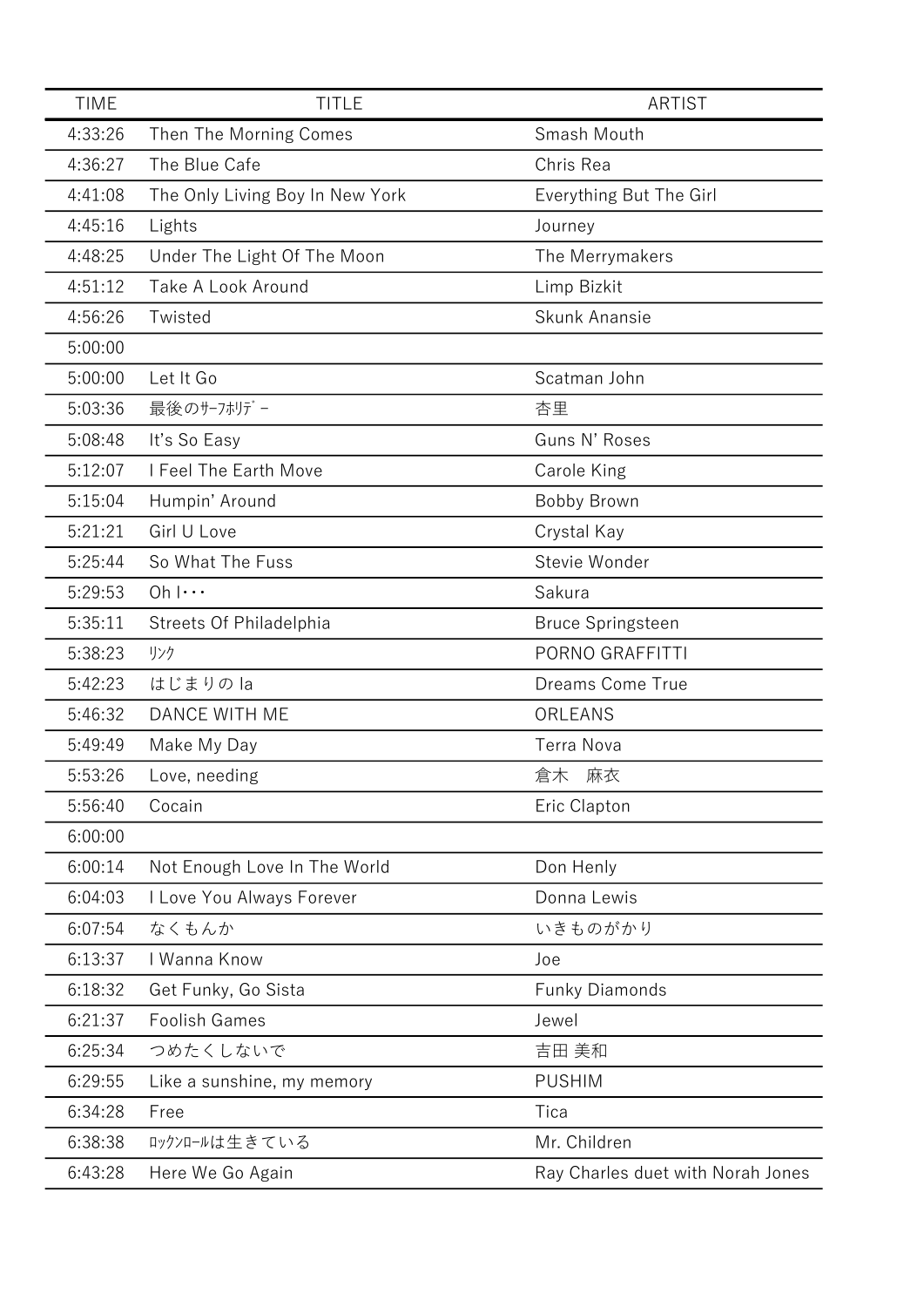| <b>TIME</b> | <b>TITLE</b>                               | <b>ARTIST</b>            |
|-------------|--------------------------------------------|--------------------------|
| 6:47:22     | 男と女 - GRANDE MIX-                          | Clementine               |
| 6:52:31     | I RAN                                      | <b>FLOCK OF SEAGULLS</b> |
| 6:57:33     | Yellow Ledbetter                           | pearl jam                |
| 7:00:00     |                                            |                          |
| 7:02:06     | Yesterday Once More                        | Carpenters               |
| 7:05:59     | サボテン                                       | Porno Graffitti          |
| 7:11:12     | Too Much, Too Little, Too Late             | Silver Sun               |
| 7:15:08     | Take A Picture                             | Filter                   |
| 7:19:35     | <b>TREE CLIMBERS</b>                       | 木村<br>カエラ                |
| 7:22:48     | Nimble Basterd                             | <b>INCUBUS</b>           |
| 7:26:43     | Let's Get Loud                             | Jennifer Lopez           |
| 7:31:04     | 砂の塔                                        | THE YELLOW MONKEY        |
| 7:35:43     | <b>Friends With Benefits</b>               | Jim O'rourke             |
| 7:41:27     | My Heart Will Go On                        | Celine Dion              |
| 7:46:04     | <b>PRIDE</b>                               | <b>ERIC MARTIN</b>       |
| 7:51:57     | 世界はただ、輝いて                                  | YUKI                     |
| 7:55:18     | My Prerogative                             | <b>Britney Spears</b>    |
| 8:00:00     |                                            |                          |
| 8:02:05     | Yes                                        | Kierra KiKi Sheard       |
| 8:04:59     | Escape                                     | Misia                    |
| 8:10:16     | Way Out                                    | The La's                 |
| 8:12:50     | <b>SHINE</b>                               | DONAVON FRANKENREITER    |
| 8:16:03     | My Favorite Songs                          | 植村花菜                     |
| 8:20:04     | Let Her Cry                                | Hootie & The Blowfish    |
| 8:25:26     | Oh No!                                     | Marina & the diamonds    |
| 8:28:24     | I STILL HAVEN'T FOUND WHAT I'M LOOKING FOR | U <sub>2</sub>           |
| 8:33:18     | つなぐ想い                                      | 加賀谷はつみ                   |
| 8:37:00     | Speak Now                                  | <b>Taylor Swift</b>      |
| 8:41:19     | Dance & Shout                              | Shaggy                   |
| 8:45:05     | Simple Pleasures                           | Karyn White              |
| 8:49:56     | A TO XYZ                                   | TOKO FURUUCHI × KREVA    |
| 8:54:11     | Sonnet                                     | The Verve                |
| 8:58:25     | Reptile                                    | Eric Clapton             |
| 9:00:00     |                                            |                          |
| 9:04:35     | Only God Knows Why                         | Kid Rock                 |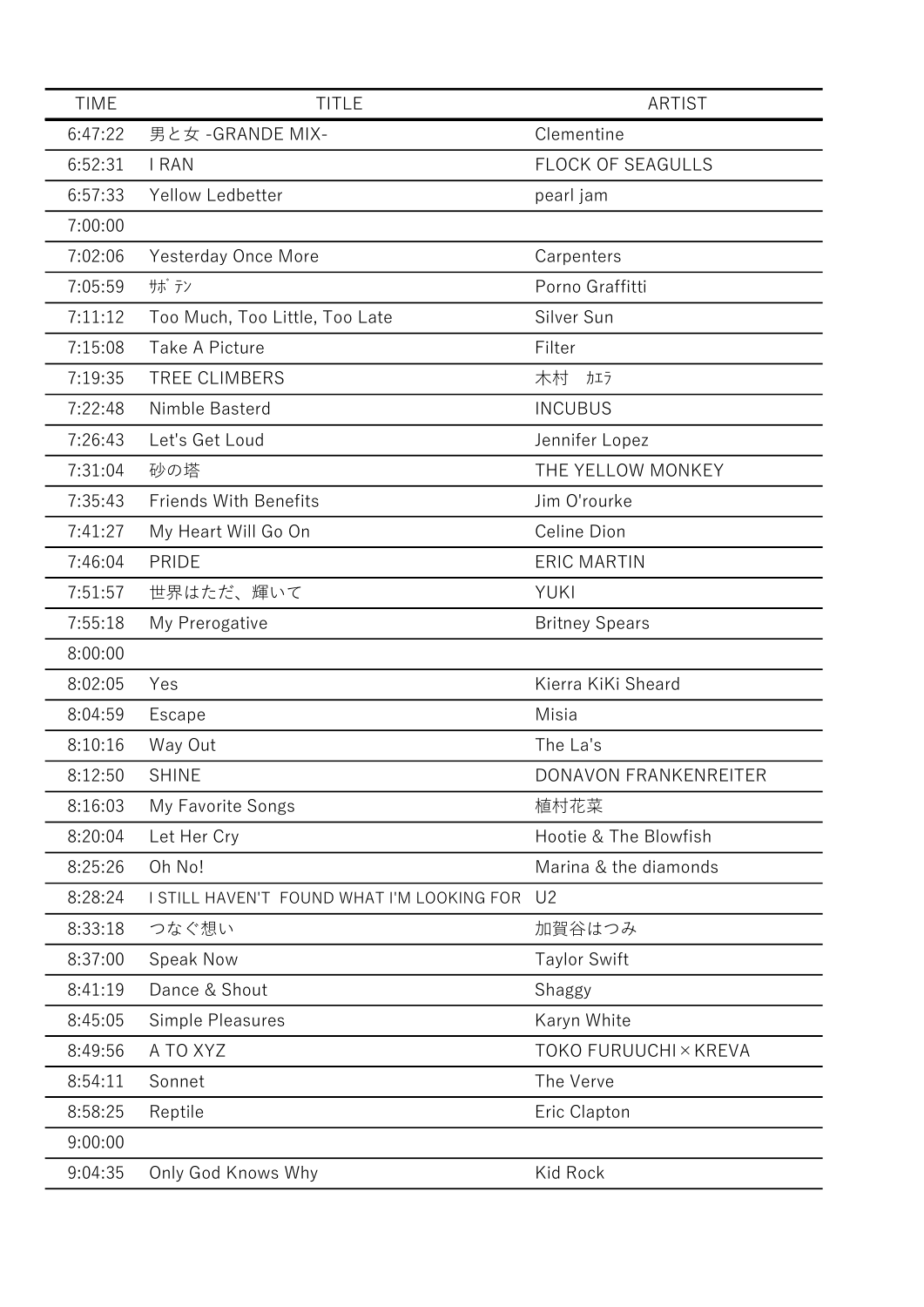| <b>TIME</b> | <b>TITLE</b>                   | <b>ARTIST</b>               |
|-------------|--------------------------------|-----------------------------|
| 9:08:49     | 時の舟                            | 松<br>たか子                    |
| 9:14:40     | <b>RISING SIGN</b>             | <b>HURRICANE #1</b>         |
| 9:21:35     | Rope                           | Foo Fighters                |
| 9:25:48     | Kiss                           | <b>CRYSTAL KAY</b>          |
| 9:31:24     | Some Like Hot                  | The Power Station           |
| 9:36:28     | Enjoy Yourself                 | The Jacksons                |
| 9:40:14     | 夢一号                            | NICO Touches the Walls      |
| 9:44:54     | Radhe Radhe                    | Kula Shaker                 |
| 9:48:03     | CHERRY BOMB (悩殺爆弾)             | THE RUNAWAYS                |
| 9:50:21     | Go                             | The Black Keys              |
| 9:53:03     | 化物                             | 星野源                         |
| 9:55:29     | <b>RUMORS</b>                  | <b>LINDSAY LOHAN</b>        |
| 11:00:00    |                                |                             |
| 11:01:01    | <b>BABY COME ON OVER</b>       | samantha mumba              |
| 11:04:03    | Desire                         | Double                      |
| 11:08:32    | most high                      | Jimmy Page / Robert Plant   |
| 11:14:05    | So Fine                        | Guns N' Roses               |
| 11:18:17    | In the Stars feat. Kiiara      | ONE OK ROCK                 |
| 11:21:40    | I Hate U, I Love U             | Gnash Feat. Olivia O'Brien  |
| 11:25:41    | THE REST OF US                 | <b>SIMPLE PLAN</b>          |
| 11:28:54    | Breaking Down The Door         | SANTANA feat. Buika         |
| 11:33:16    | グッバイ                           | 小田 和正                       |
| 11:37:52    | Astrud                         | <b>BASIA</b>                |
| 11:42:41    | <b>FEELING YOU</b>             | OMAR FEATURING STEVE WONDER |
| 11:47:22    | Genie In A Bottle              | Christina Aguilra           |
| 11:51:14    | Now or Never                   | CHEMISTRY meets m-flo       |
| 11:56:20    | songbird                       | Oasis                       |
| 12:00:00    |                                |                             |
| 12:01:00    | Things Can Only Get Better     | Howard Jones                |
| 12:04:54    | プラマイ                           | aiko                        |
| 12:09:34    | because of love                | janet jackson               |
| 12:13:55    | Pretty Girl Rock               | Keri Hilson                 |
| 12:18:16    | Fooled Around And Fell In Love | <b>Rod Stewart</b>          |
| 12:22:02    | ノクターン                          | 平原<br>綾香                    |
| 12:26:51    | New York State Of Mind         | <b>Billy Joel</b>           |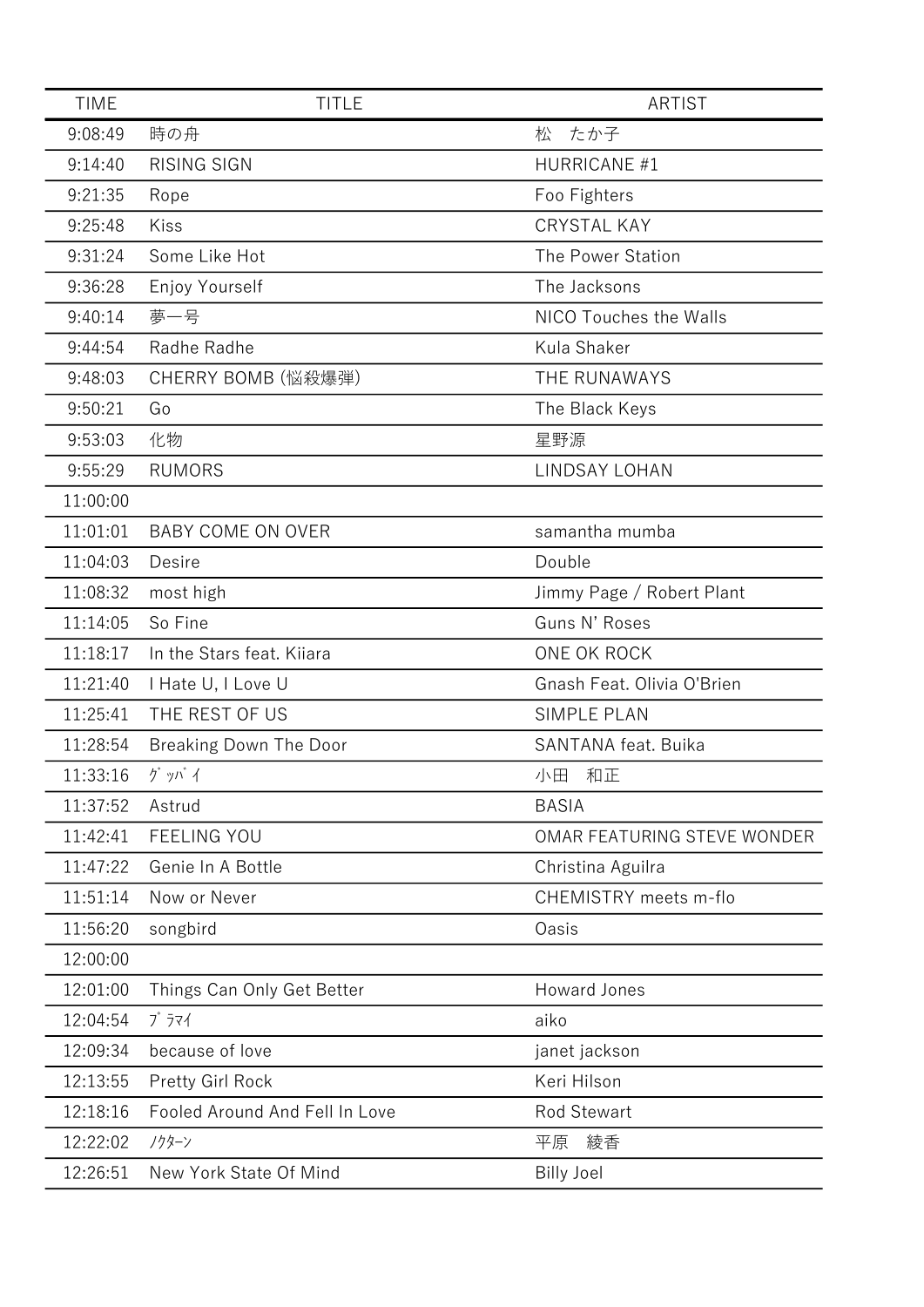| <b>TIME</b> | <b>TITLE</b>                                                               | <b>ARTIST</b>                                                       |
|-------------|----------------------------------------------------------------------------|---------------------------------------------------------------------|
| 12:33:07    | Beep!!                                                                     | Superfly                                                            |
| 12:37:18    | Cigarettes Will Kill You                                                   | Ben Lee                                                             |
| 12:41:20    | <b>Wrapped Around Your Finger</b>                                          | The Police                                                          |
| 12:46:17    | go to the river                                                            | Yael naim & David donatien                                          |
| 12:50:47    | Again                                                                      | $7'$ $\overrightarrow{z}$ $\overrightarrow{z}$ $\overrightarrow{r}$ |
| 12:55:15    | I Don't Know Why                                                           | The Brabd New Heavies                                               |
| 13:00:00    |                                                                            |                                                                     |
| 13:01:00    | The Light                                                                  | Common                                                              |
| 13:05:02    | SPARKLES                                                                   | bird                                                                |
| 13:11:04    | Slash 'N Burn                                                              | <b>Manic Street Preachers</b>                                       |
| 13:15:00    | Wild Thing                                                                 | Χ                                                                   |
| 13:19:44    | ュリイカ                                                                       | サカナクション                                                             |
| 13:25:14    | Ocean                                                                      | $22 - 20s$                                                          |
| 13:28:24    | shut up & kiss me                                                          | Orianthi                                                            |
| 13:31:39    | Road to Nowhere                                                            | <b>TALKING HEADS</b>                                                |
| 13:36:20    | どれだけの朝と夜を ~シュアリー・サムデイ~                                                     | トータス 松本                                                             |
| 13:40:12    | Happy Hour                                                                 | WEEZER                                                              |
| 13:43:30    | SOMEDAY                                                                    | <b>MARIAH CAREY</b>                                                 |
| 13:47:33    | A Different Paty                                                           | Jordan Knight                                                       |
| 13:52:33    | Got Me A Feeling                                                           | BONNIE PINK with DJ Mitsu the Beats (GAGLE), 平井 堅                   |
| 16:00:00    |                                                                            |                                                                     |
| 16:00:16    | When A Man Loves A Woman                                                   | Percy Sledge                                                        |
| 16:03:06    | <b>HERO</b>                                                                | <b>MONKEY MAJIK</b>                                                 |
| 16:08:14    | Mother's Daughter                                                          | Miley Cyrus                                                         |
| 16:11:53    | Rapture                                                                    | Alicia Keys                                                         |
| 16:16:49    | CAN'T TAKE MY EYES OFF OF YOU -NAO POSSO PARAR DE TE OLHAR (BOSSA & SAMBA) | Prismatica                                                          |
| 16:22:16    | RADIO NOWHERE                                                              | <b>BRUCE SPRINGSTEEN</b>                                            |
| 16:25:42    | Wish I Could Fly                                                           | Roxette                                                             |
| 16:33:01    | PEOPLE GET READY                                                           | The Impressions featuring Curtis Mayfield                           |
| 16:35:36    | 暁                                                                          | 福山雅治                                                                |
| 16:40:27    | The Fear                                                                   | Lily Allen                                                          |
| 16:43:52    | SET YOUR HEART                                                             | <b>CYNDI LAUPER</b>                                                 |
| 16:47:43    | ひかる・かいがら                                                                   | ちとせ<br>兀                                                            |
| 16:52:08    | Light On                                                                   | David Cook                                                          |
| 16:55:56    | Make Me A Channel Of Your Peace                                            | Sinead O'connor                                                     |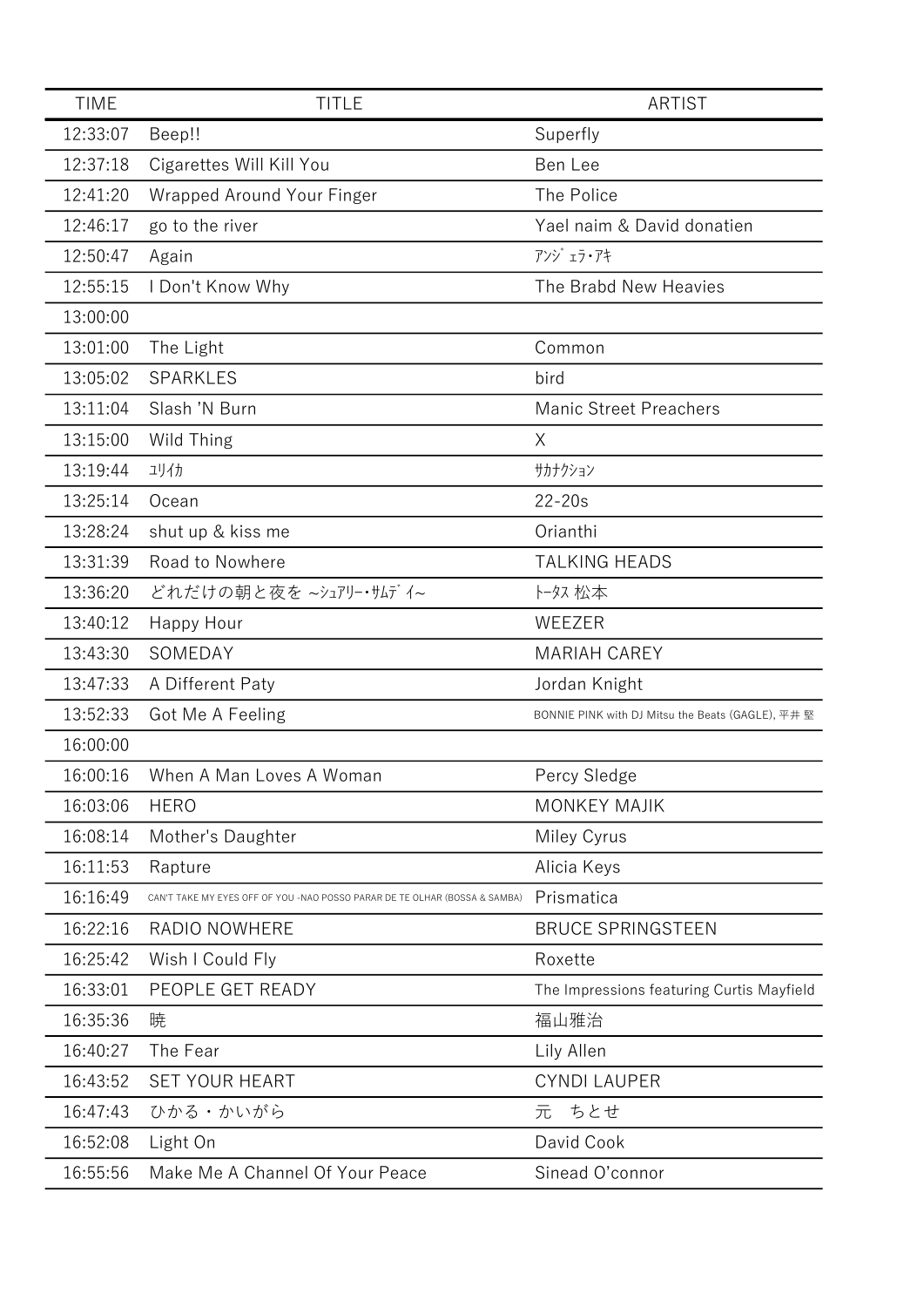| 17:00:00<br>17:00:15<br>Time To Say Goobye<br>Sarah Brightman<br>17:04:18<br>half of me<br>平井 堅<br>17:09:06<br>Troublemaker<br>Olly Murs Feat. Flo Rida<br>17:12:09<br>You And I<br>Lady Gaga<br>劇的な瞬間<br>斉藤 和義<br>17:17:25<br>17:21:26<br>OneRepublic<br>Stop And Stare<br>17:25:17<br>Osibisa<br>Sunshine Day<br>17:31:11<br>Gilbert O'Sullivan<br><b>Tomorrow Today</b><br>魔法の料理 ~君から君へ~<br>17:34:18<br><b>BUMP OF CHICKEN</b><br>17:40:55<br>White House<br>Vanessa Carlton<br>17:44:38<br><b>MILES AWAY</b><br>MADONNA<br>ダ ンデ ライオン<br>17:49:36<br><b>Blankey Jet City</b><br><b>Chantal Kreviazuk</b><br>17:54:30<br>Leaving On A Jet Plane<br>18:00:00<br>18:00:15<br>I'll Make Love To You<br>Boyz II Men<br>ゆず<br>18:04:11<br>友~旅立ちのとき~<br>18:09:02<br>Loder<br>Royals<br>18:12:10<br>The World Is Changing<br><b>Arrested Development</b><br>18:16:19<br><b>SEVEN</b><br>中島<br>美嘉<br>18:20:43<br>E-Pro<br><b>Beck</b><br>18:24:05<br>THE CEILING<br>THE WILD FEATHERS<br>18:31:11<br>HOW DO I BREATHE<br><b>MARIO</b><br><b>GOING UNDER GROUND</b><br>18:34:45<br>愛なんて<br>18:39:13<br>DIANA KRALL<br>Narrow Daylight<br>18:42:42<br>Till Get To You<br>Nikka Costa<br>18:45:42<br>WAKE UP, RIGHT NOW<br>B'z<br>18:48:59<br>Got Me A Feeling<br><b>MISTY OLDLAND</b><br>18:55:33<br>Randy Newman<br><b>Strange Things</b><br>19:00:00<br>19:00:15<br>WHERE YOUR HEART BELONGS<br>詩郎 feat. LOREN<br>鷺巣<br>19:06:50<br>知らない<br>星野源<br>19:11:52<br>Thunderclouds<br>LSD feat. SIA, Diplo & Labrinth<br>19:14:57<br>Chainsmokers<br>Paris<br><b>CRAZY KEN BAND</b><br>19:18:46<br>湾岸線 -wang guang sports- | <b>TIME</b> | <b>TITLE</b> | <b>ARTIST</b> |
|----------------------------------------------------------------------------------------------------------------------------------------------------------------------------------------------------------------------------------------------------------------------------------------------------------------------------------------------------------------------------------------------------------------------------------------------------------------------------------------------------------------------------------------------------------------------------------------------------------------------------------------------------------------------------------------------------------------------------------------------------------------------------------------------------------------------------------------------------------------------------------------------------------------------------------------------------------------------------------------------------------------------------------------------------------------------------------------------------------------------------------------------------------------------------------------------------------------------------------------------------------------------------------------------------------------------------------------------------------------------------------------------------------------------------------------------------------------------------------------------------------------------------------------------------------------------------------------------------------------|-------------|--------------|---------------|
|                                                                                                                                                                                                                                                                                                                                                                                                                                                                                                                                                                                                                                                                                                                                                                                                                                                                                                                                                                                                                                                                                                                                                                                                                                                                                                                                                                                                                                                                                                                                                                                                                |             |              |               |
|                                                                                                                                                                                                                                                                                                                                                                                                                                                                                                                                                                                                                                                                                                                                                                                                                                                                                                                                                                                                                                                                                                                                                                                                                                                                                                                                                                                                                                                                                                                                                                                                                |             |              |               |
|                                                                                                                                                                                                                                                                                                                                                                                                                                                                                                                                                                                                                                                                                                                                                                                                                                                                                                                                                                                                                                                                                                                                                                                                                                                                                                                                                                                                                                                                                                                                                                                                                |             |              |               |
|                                                                                                                                                                                                                                                                                                                                                                                                                                                                                                                                                                                                                                                                                                                                                                                                                                                                                                                                                                                                                                                                                                                                                                                                                                                                                                                                                                                                                                                                                                                                                                                                                |             |              |               |
|                                                                                                                                                                                                                                                                                                                                                                                                                                                                                                                                                                                                                                                                                                                                                                                                                                                                                                                                                                                                                                                                                                                                                                                                                                                                                                                                                                                                                                                                                                                                                                                                                |             |              |               |
|                                                                                                                                                                                                                                                                                                                                                                                                                                                                                                                                                                                                                                                                                                                                                                                                                                                                                                                                                                                                                                                                                                                                                                                                                                                                                                                                                                                                                                                                                                                                                                                                                |             |              |               |
|                                                                                                                                                                                                                                                                                                                                                                                                                                                                                                                                                                                                                                                                                                                                                                                                                                                                                                                                                                                                                                                                                                                                                                                                                                                                                                                                                                                                                                                                                                                                                                                                                |             |              |               |
|                                                                                                                                                                                                                                                                                                                                                                                                                                                                                                                                                                                                                                                                                                                                                                                                                                                                                                                                                                                                                                                                                                                                                                                                                                                                                                                                                                                                                                                                                                                                                                                                                |             |              |               |
|                                                                                                                                                                                                                                                                                                                                                                                                                                                                                                                                                                                                                                                                                                                                                                                                                                                                                                                                                                                                                                                                                                                                                                                                                                                                                                                                                                                                                                                                                                                                                                                                                |             |              |               |
|                                                                                                                                                                                                                                                                                                                                                                                                                                                                                                                                                                                                                                                                                                                                                                                                                                                                                                                                                                                                                                                                                                                                                                                                                                                                                                                                                                                                                                                                                                                                                                                                                |             |              |               |
|                                                                                                                                                                                                                                                                                                                                                                                                                                                                                                                                                                                                                                                                                                                                                                                                                                                                                                                                                                                                                                                                                                                                                                                                                                                                                                                                                                                                                                                                                                                                                                                                                |             |              |               |
|                                                                                                                                                                                                                                                                                                                                                                                                                                                                                                                                                                                                                                                                                                                                                                                                                                                                                                                                                                                                                                                                                                                                                                                                                                                                                                                                                                                                                                                                                                                                                                                                                |             |              |               |
|                                                                                                                                                                                                                                                                                                                                                                                                                                                                                                                                                                                                                                                                                                                                                                                                                                                                                                                                                                                                                                                                                                                                                                                                                                                                                                                                                                                                                                                                                                                                                                                                                |             |              |               |
|                                                                                                                                                                                                                                                                                                                                                                                                                                                                                                                                                                                                                                                                                                                                                                                                                                                                                                                                                                                                                                                                                                                                                                                                                                                                                                                                                                                                                                                                                                                                                                                                                |             |              |               |
|                                                                                                                                                                                                                                                                                                                                                                                                                                                                                                                                                                                                                                                                                                                                                                                                                                                                                                                                                                                                                                                                                                                                                                                                                                                                                                                                                                                                                                                                                                                                                                                                                |             |              |               |
|                                                                                                                                                                                                                                                                                                                                                                                                                                                                                                                                                                                                                                                                                                                                                                                                                                                                                                                                                                                                                                                                                                                                                                                                                                                                                                                                                                                                                                                                                                                                                                                                                |             |              |               |
|                                                                                                                                                                                                                                                                                                                                                                                                                                                                                                                                                                                                                                                                                                                                                                                                                                                                                                                                                                                                                                                                                                                                                                                                                                                                                                                                                                                                                                                                                                                                                                                                                |             |              |               |
|                                                                                                                                                                                                                                                                                                                                                                                                                                                                                                                                                                                                                                                                                                                                                                                                                                                                                                                                                                                                                                                                                                                                                                                                                                                                                                                                                                                                                                                                                                                                                                                                                |             |              |               |
|                                                                                                                                                                                                                                                                                                                                                                                                                                                                                                                                                                                                                                                                                                                                                                                                                                                                                                                                                                                                                                                                                                                                                                                                                                                                                                                                                                                                                                                                                                                                                                                                                |             |              |               |
|                                                                                                                                                                                                                                                                                                                                                                                                                                                                                                                                                                                                                                                                                                                                                                                                                                                                                                                                                                                                                                                                                                                                                                                                                                                                                                                                                                                                                                                                                                                                                                                                                |             |              |               |
|                                                                                                                                                                                                                                                                                                                                                                                                                                                                                                                                                                                                                                                                                                                                                                                                                                                                                                                                                                                                                                                                                                                                                                                                                                                                                                                                                                                                                                                                                                                                                                                                                |             |              |               |
|                                                                                                                                                                                                                                                                                                                                                                                                                                                                                                                                                                                                                                                                                                                                                                                                                                                                                                                                                                                                                                                                                                                                                                                                                                                                                                                                                                                                                                                                                                                                                                                                                |             |              |               |
|                                                                                                                                                                                                                                                                                                                                                                                                                                                                                                                                                                                                                                                                                                                                                                                                                                                                                                                                                                                                                                                                                                                                                                                                                                                                                                                                                                                                                                                                                                                                                                                                                |             |              |               |
|                                                                                                                                                                                                                                                                                                                                                                                                                                                                                                                                                                                                                                                                                                                                                                                                                                                                                                                                                                                                                                                                                                                                                                                                                                                                                                                                                                                                                                                                                                                                                                                                                |             |              |               |
|                                                                                                                                                                                                                                                                                                                                                                                                                                                                                                                                                                                                                                                                                                                                                                                                                                                                                                                                                                                                                                                                                                                                                                                                                                                                                                                                                                                                                                                                                                                                                                                                                |             |              |               |
|                                                                                                                                                                                                                                                                                                                                                                                                                                                                                                                                                                                                                                                                                                                                                                                                                                                                                                                                                                                                                                                                                                                                                                                                                                                                                                                                                                                                                                                                                                                                                                                                                |             |              |               |
|                                                                                                                                                                                                                                                                                                                                                                                                                                                                                                                                                                                                                                                                                                                                                                                                                                                                                                                                                                                                                                                                                                                                                                                                                                                                                                                                                                                                                                                                                                                                                                                                                |             |              |               |
|                                                                                                                                                                                                                                                                                                                                                                                                                                                                                                                                                                                                                                                                                                                                                                                                                                                                                                                                                                                                                                                                                                                                                                                                                                                                                                                                                                                                                                                                                                                                                                                                                |             |              |               |
|                                                                                                                                                                                                                                                                                                                                                                                                                                                                                                                                                                                                                                                                                                                                                                                                                                                                                                                                                                                                                                                                                                                                                                                                                                                                                                                                                                                                                                                                                                                                                                                                                |             |              |               |
|                                                                                                                                                                                                                                                                                                                                                                                                                                                                                                                                                                                                                                                                                                                                                                                                                                                                                                                                                                                                                                                                                                                                                                                                                                                                                                                                                                                                                                                                                                                                                                                                                |             |              |               |
|                                                                                                                                                                                                                                                                                                                                                                                                                                                                                                                                                                                                                                                                                                                                                                                                                                                                                                                                                                                                                                                                                                                                                                                                                                                                                                                                                                                                                                                                                                                                                                                                                |             |              |               |
|                                                                                                                                                                                                                                                                                                                                                                                                                                                                                                                                                                                                                                                                                                                                                                                                                                                                                                                                                                                                                                                                                                                                                                                                                                                                                                                                                                                                                                                                                                                                                                                                                |             |              |               |
|                                                                                                                                                                                                                                                                                                                                                                                                                                                                                                                                                                                                                                                                                                                                                                                                                                                                                                                                                                                                                                                                                                                                                                                                                                                                                                                                                                                                                                                                                                                                                                                                                |             |              |               |
|                                                                                                                                                                                                                                                                                                                                                                                                                                                                                                                                                                                                                                                                                                                                                                                                                                                                                                                                                                                                                                                                                                                                                                                                                                                                                                                                                                                                                                                                                                                                                                                                                |             |              |               |
|                                                                                                                                                                                                                                                                                                                                                                                                                                                                                                                                                                                                                                                                                                                                                                                                                                                                                                                                                                                                                                                                                                                                                                                                                                                                                                                                                                                                                                                                                                                                                                                                                |             |              |               |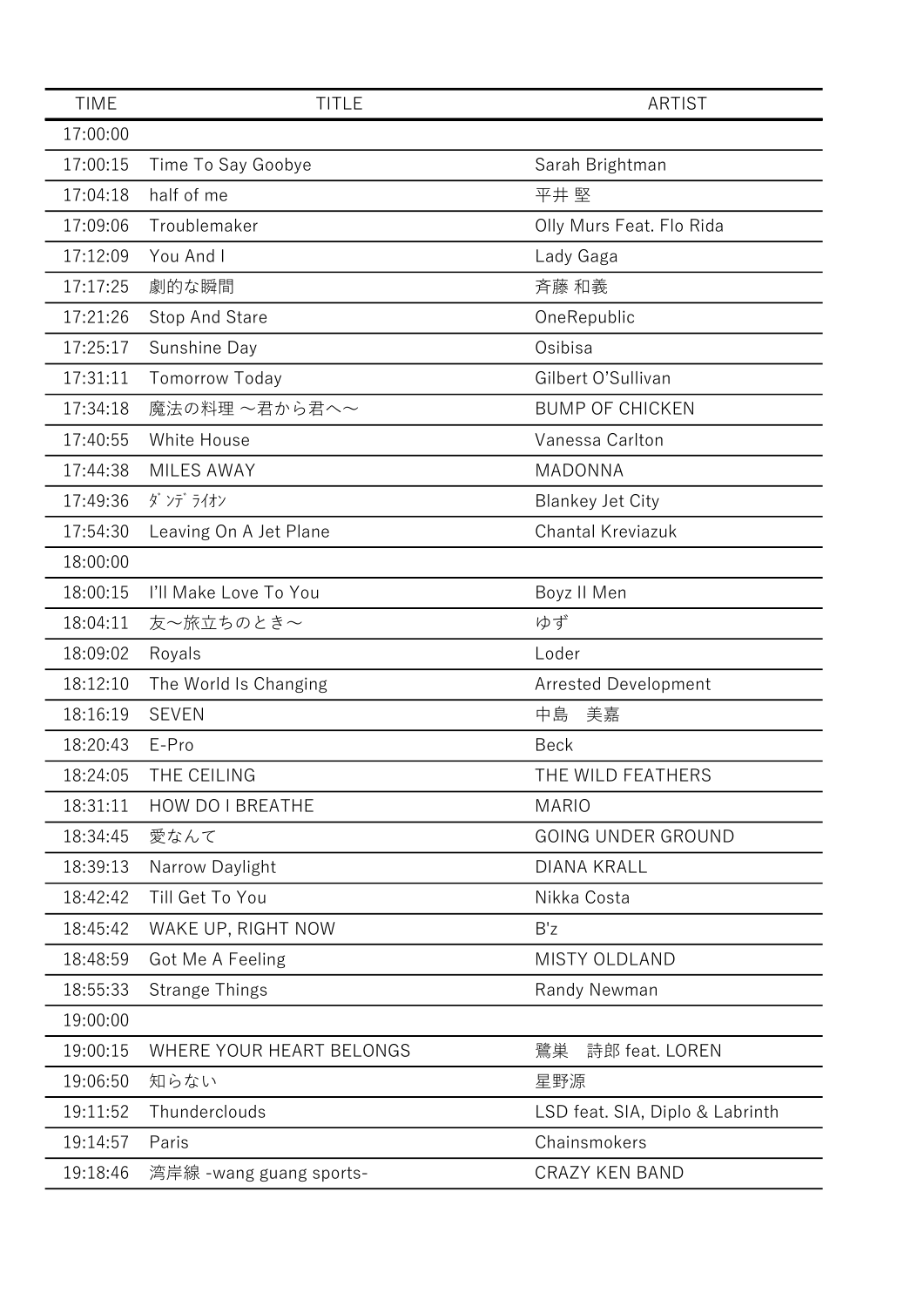| <b>TIME</b> | <b>TITLE</b>                       | <b>ARTIST</b>                  |
|-------------|------------------------------------|--------------------------------|
| 19:22:27    | <b>SHINE</b>                       | MR. BIG                        |
| 19:26:16    | STAND!                             | <b>ATLANTIC STARR</b>          |
| 19:31:11    | In My Life                         | The Beatles                    |
| 19:33:34    | 馬と鹿                                | 米津 玄師                          |
| 19:38:14    | All By Myself                      | Celine Dion                    |
| 19:43:06    | I Go Crazy                         | <b>PAUL DAVIS</b>              |
| 19:47:06    | 今宵、月が見えずとも                         | Porno Graffitti                |
| 19:51:18    | Amor                               | <b>Beleza</b>                  |
| 19:55:01    | Piece Of Me                        | <b>Britney Spears</b>          |
| 19:58:31    | Venice Beech                       | Peter White                    |
| 20:00:00    |                                    |                                |
| 20:00:15    | You Light Up My Life               | Leann Rimes                    |
| 20:03:50    | サザンカ                               | <b>SEKAI NO OWARI</b>          |
| 20:08:34    | <b>TURN ME ON</b>                  | DAVID GUETTA FEAT. NICKI MINAJ |
| 20:11:54    | <b>CAPRICORN SUN</b>               | <b>INCOGNITO</b>               |
| 20:15:53    | Look Back Again                    | 矢井田 瞳                          |
| 20:19:21    | CRYSTAL                            | <b>NEW ORDER</b>               |
| 20:26:12    | Been Around The World              | <b>Tina Novak</b>              |
| 20:31:11    | Mama                               | Spice Girls                    |
| 20:36:04    | 薔薇とローズ                             | さかいゆう                          |
| 20:41:43    | Amarantine                         | enya                           |
| 20:44:51    | <b>BIG GIRLS DON'T CRY</b>         | <b>FERGIE</b>                  |
| 20:49:28    | 優しい歌                               | MR. CHILDREN                   |
| 20:53:01    | The Rest Of My Life                | Prince                         |
| 20:54:40    | 17 Again                           | Eurythmics                     |
| 21:00:00    |                                    |                                |
| 21:00:15    | Tina Toledo's Street Walkin' Blues | <b>RYAN ADAMS</b>              |
| 21:06:18    | 月を越えろ                              | 奥田 民夫                          |
| 21:09:38    | Boogie Down (Single)               | Al Jarreau                     |
| 21:13:36    | Take It Easy                       | Fugees                         |
| 21:18:04    | Present                            | flumpool                       |
| 21:22:56    | MAKE IT WITH YOU                   | bread                          |
| 21:26:15    | Wild Women Do                      | Natalie Cole                   |
| 21:31:11    | What A Wonderful World             | <b>JOHN LEGEND</b>             |
| 21:33:26    | 『ひとりじゃない』                          | JUJU                           |